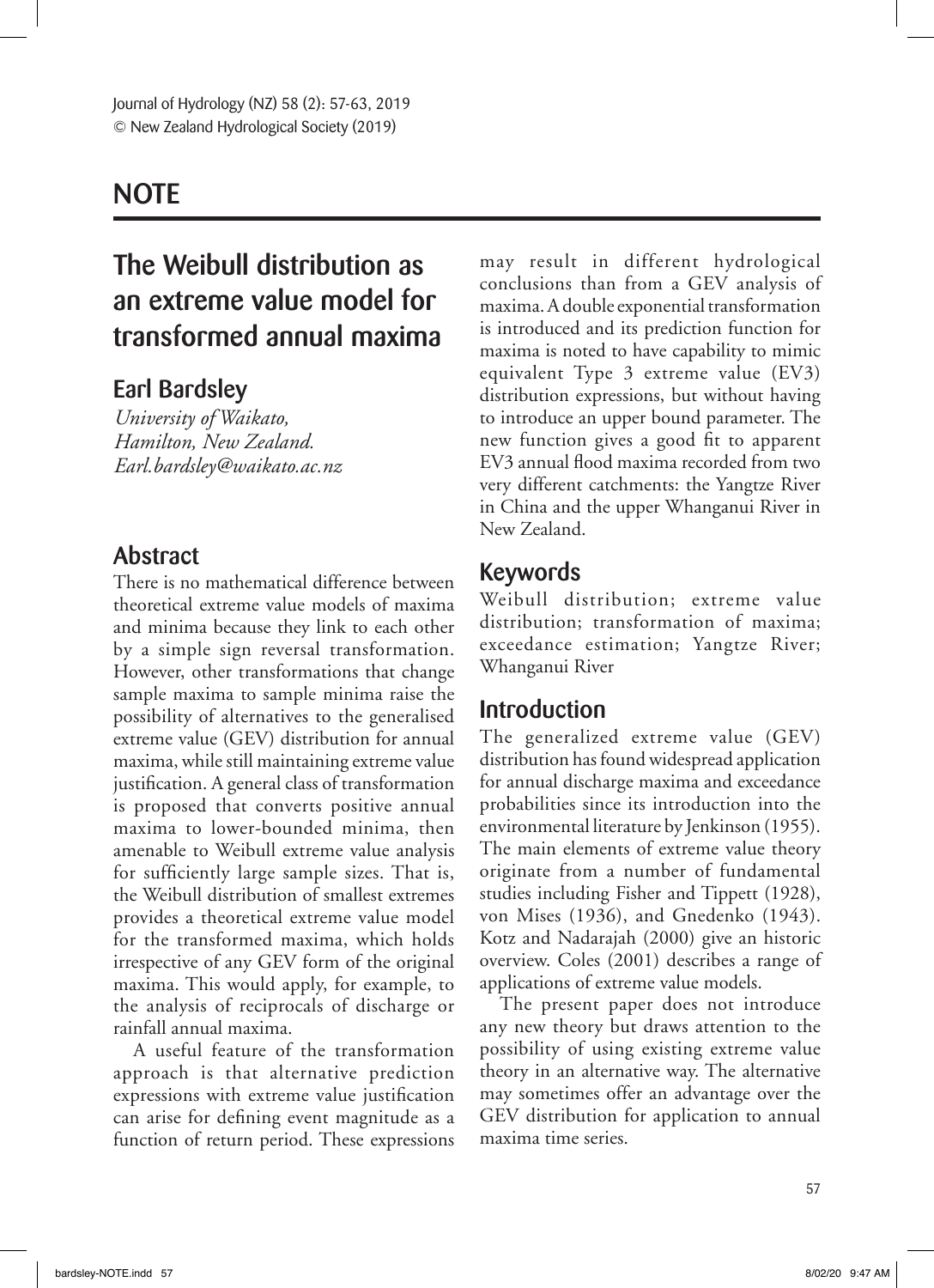The approach is concerned with utilising the Weibull distribution, which is the extreme value limit distribution of large-sample minima in the presence of a lower bound. If the lower bound is at zero then the limit distribution is the two-parameter Weibull distribution, which can be parameterised by its cumulative distribution function as:

$$
F(v) = 1 - \exp[-(v/\alpha)^c] \qquad c > 0, \alpha > 0, v \ge 0 \tag{1}
$$

where  $c$  and  $\alpha$  are shape and scale parameters, respectively.

The Weibull distribution is not to be confused with the Type 3 extreme value (EV3) distribution of largest sample maxima, arising when an upper bound is present. The EV3 cumulative distribution function can be parameterised:

$$
H(x) = \exp\{-[(\xi - x)/\sigma]^{1/k}\} \qquad k > 0, \sigma > 0, x \le \xi \tag{2}
$$

where  $\xi$ , *k*, and  $\sigma$  are location, shape, and scale parameters, respectively. EV3 random variables are equivalent to sign-reversed random variables from 3-parameter Weibull distributions. The distinction is made here because EV3 distributions are sometimes referenced in the literature as 'Weibull distributions', for example by Wang *et al*. (2017).

Because it is the extreme value limit distribution of lower-bounded minima from large samples, it is natural for the Weibull distribution to be utilised for describing river flow minima (see, for example, Gottschalk *et al*., 2013).

This paper introduces the use of the Weibull distribution as an extreme value model for application to minima that have been created by applying a transformation to maxima. A general class of transformation is defined which enables Weibull distribution parameters to be incorporated into prediction functions for annual maxima. This may result in new prediction expressions with different physical implications than would be obtained from a GEV analysis. The transformation class is defined in the next section, followed by an illustrative double exponential transformation applied to apparent EV3 annual discharge maxima from the Whanganui River in New Zealand and the Yangtze River in China.

### General transformation expression

Define  $X_1$ .  $X_2$ , ..X<sub>N</sub> to be a sequence of recorded annual maxima, such as discharge maxima, assumed to be positive-valued, independent random variables. Define the general transformation:

$$
V_i = g(X_i) \tag{3}
$$

where  $g(X)$  is a continuous positive decreasing function of *X*. The transformation definition given would include, for example,  $V_i = 1/X_i$  but not  $V_i = -X_i$ . Because the  $X_i$ are independent random variables then the *Vi* must be independent random variables also. If the *Xi* are unbounded above then the *Vi* variables are bounded below at zero.

The transformation has the effect of enabling extreme value analyses of positive annual maxima in terms of lower-bounded minima. Specifically, if the *Xi* are unbounded above then for sufficiently large sample sizes the distribution of the  $V_i$  will be approximated by a two-parameter Weibull distribution, under general conditions. Such limit Weibull distributions hold independently of the extreme value domain of attraction of the upper tail of the distribution of the original maxima. This independence property avoids consideration of whether maxima might be better described by Gumbel or Type 2 (EV2) extreme value distributions.

Users will prefer to fit prediction functions to recorded annual maxima, in a Gumbel plot for example, as opposed to working with the transformed equivalents. The prediction functions here are therefore expressed in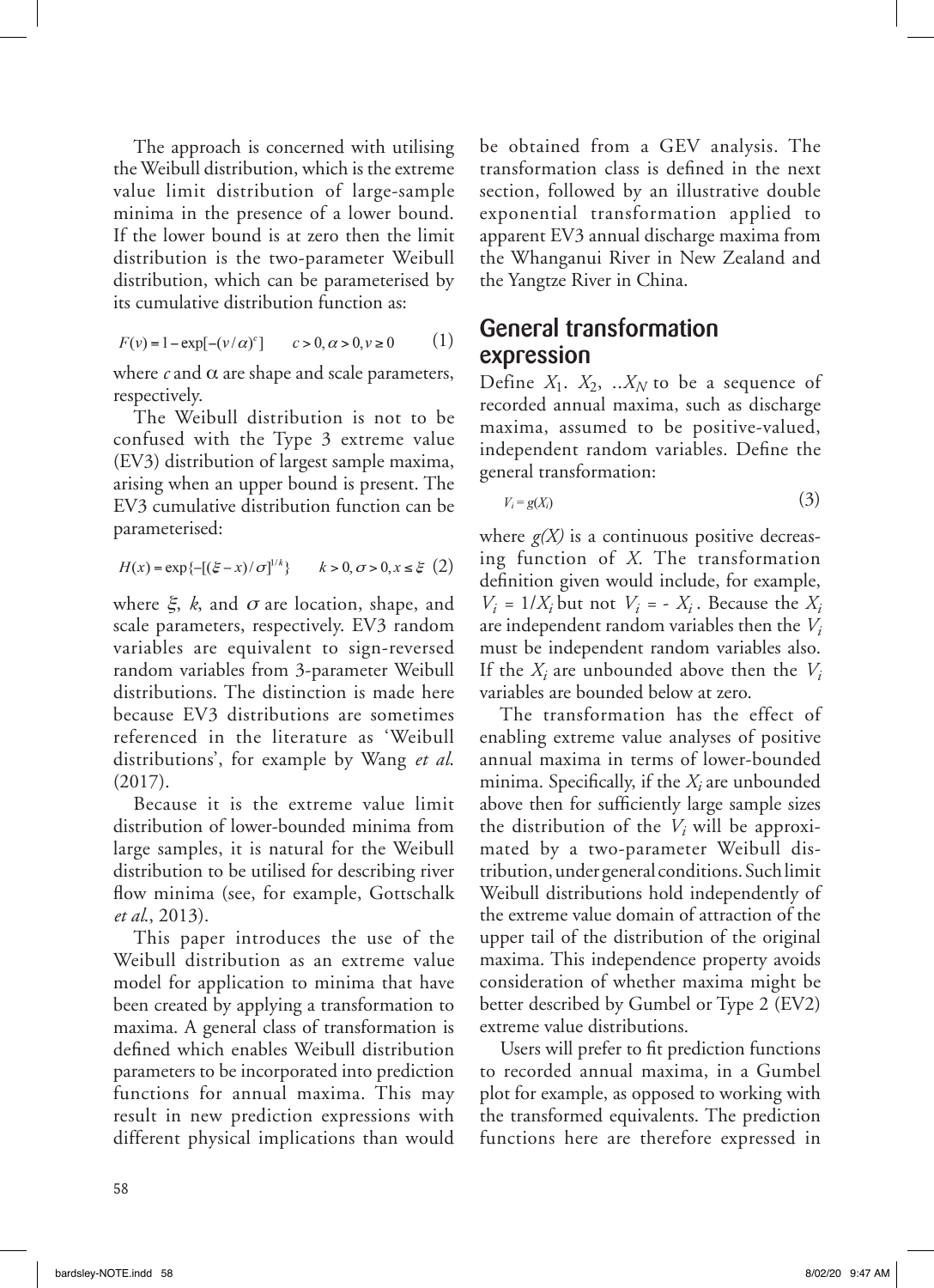terms of fitting to annual maxima, while still incorporating the Weibull parameters. The approach is illustrated using a double exponential transformation, which is applied to two apparent EV3 flood maxima data sets.

### Double exponential transformation and Weibull prediction function

One instance of Equation 3 is the double exponential transformation:

$$
V = \exp[-\exp(X/\beta)] \qquad X \ge 0 \quad \beta > 0 \tag{4}
$$

where  $\beta$  is a scaling parameter to be estimated as part of fitting a prediction function to annual maxima.

Weibull distributions have no upper bound but Equation 4 defines *V* within the range  $0 < V \le e^{-1}$ . This implies that if a Weibull-based prediction expression gives a good fit to annual maxima then  $\beta$  must be small enough to create a sufficiently small value of  $\alpha$ , such that the  $e^{-1}$  upper bound to *V* does not influence the Weibull form of the distribution of the *V* variables.

The transformation given by Equation 4 is of interest because it has possibilities for alternative extreme value analysis of annual maxima that might otherwise have been fitted with EV3 curves on a Gumbel plot, requiring the introduction of an upper bound parameter.

On a Gumbel plot, the prediction function arising from the Equation 4 transformation can be written in terms of the Weibull distribution parameters of Equation 1 as:

$$
x = \beta \ln[-\ln(\alpha) + y/c] \qquad y > c[\ln(\alpha) + 1] \tag{5}
$$

where *y* is the Gumbel reduced variate. The transformation causes *y* to be truncated at the left because the distribution of *X* is bounded below at zero.

The equivalent EV3 prediction function expression in a Gumbel plot is given by:

$$
x = \xi - \sigma \exp(-ky) \tag{6}
$$

where  $\xi$ ,  $\sigma$  and  $k$  are defined in Equation 2. The EV3 prediction function increases to the right at a decreasing rate and approaches the upper magnitude limit  $\xi$  as  $\gamma$  increases.

If required, any prediction expression as a function of  $\gamma$  can be written alternatively as a function of return period, *R*, by using the relation  $y = -\ln[-\ln(1 - R^{-1})]$ .

The prediction functions given by Equations 5 and 6 can appear to be quite similar in Gumbel plots, but with the important difference that the EV3 prediction function requires an upper bound to event magnitude while Equation 5 does not.

With parameters restricted to be nonnegative, constrained least-squares data fitting of these two nonlinear functions means that there may be local minima in the fitting space for Equations 5 and 6. This reduces the chance of finding the optimal fit if starting from poor initial parameter estimates. Fortunately, a simple graphical fitting approach can provide good initial estimates for input into constrained least squares fitting routines (see Appendix).

The fitting procedure relating to the transformation given by Equation 4 is only workable for apparent EV3 data that indicate a decreasing rising gradient on a Gumbel plot. Otherwise, least squares estimates may not be possible and would give a bad fit in any case.

It is convenient on prediction function graphical plots to also display an indication of the variability of future magnitudes anticipated over the coming *N* years, assuming environmental conditions remain constant. The upper 0.95 quantile for given *N* is obtained for the EV3 case by solving for *x* in the expression:

$$
H(x)^N = 0.95\tag{7}
$$

where *H(x)* is defined by Equation 2.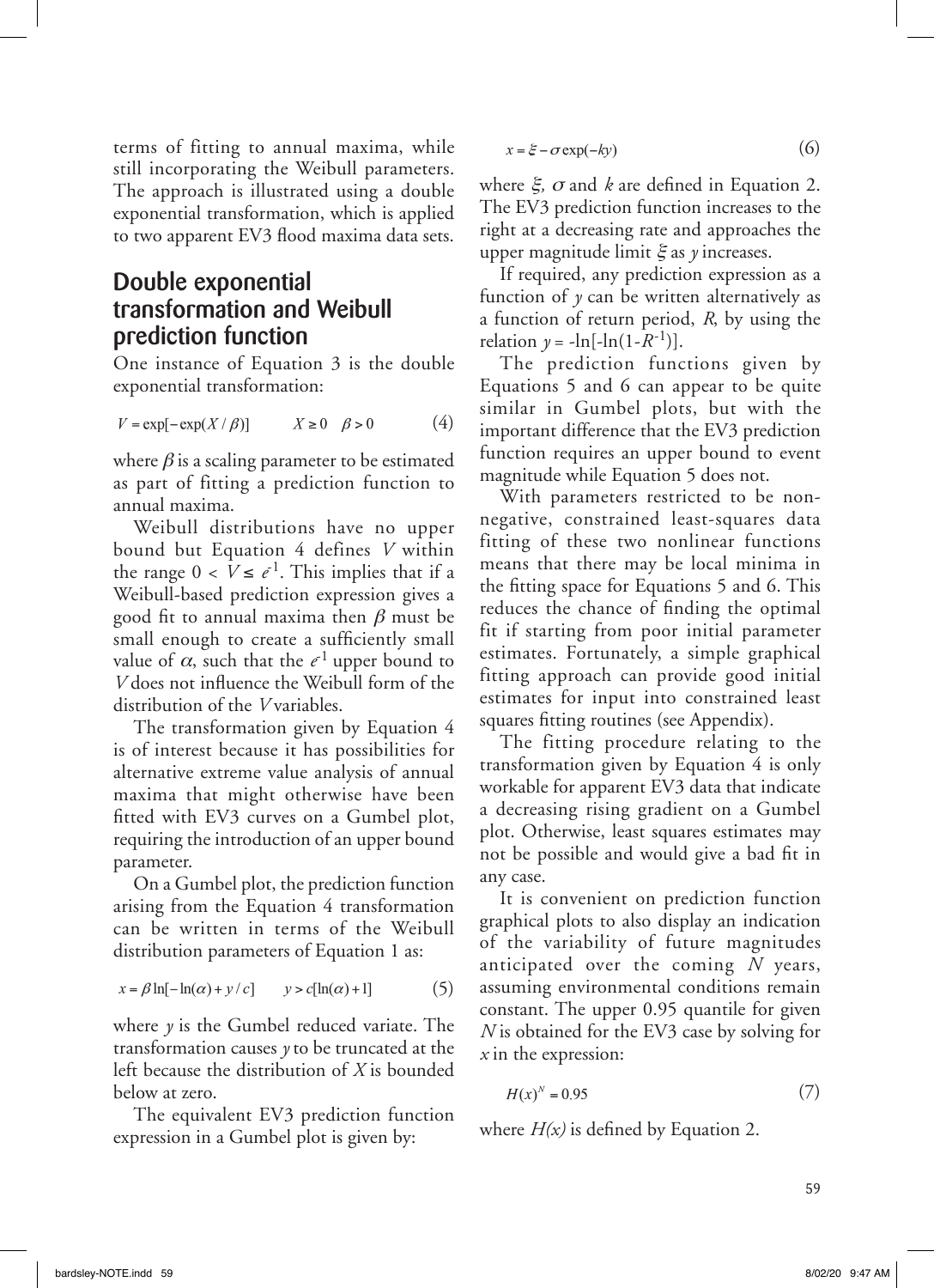The equivalent upper quantiles expressed in terms of Weibull parameters are also easily obtained by noting that transformations as defined by Equation 3 reverse the magnitude order. An upper quantile is derived by applying the transformation inverse to the corresponding Weibull distribution lower quantile for the distribution of the smallest value in samples of size *N*. If a Weibull distribution has scale parameter  $\alpha$  and shape parameter *c*, then the distribution of the smallest value in samples of size *N* is also a Weibull distribution, with scale parameter  $\alpha N^{-1/c}$  and shape parameter *c*. Therefore, for samples of size *N*, a Weibull lower *p*-quantile *v* for distributions of sample minima is obtained from:

$$
v = \alpha N^{-1/c} \left[ -\ln(1-p) \right]^{1/c} \tag{8}
$$

With respect to the inverse of the specific transformation given by Equation 4, the corresponding upper quantile *x* with respect to the largest event in *N* years is then obtained by inserting *v* into:

$$
x = \beta \ln[-\ln(v)] \tag{9}
$$

For example, the upper 0.95 quantile *x* would be calculated by setting *p* to 0.05 in Equation 8. Such quantiles are only indicative of the variability of the largest events in *N* years, because it is assumed that the distribution of annual maxima is known exactly. The upper quantiles would be somewhat higher if parameter estimation error is also taken into account.

#### Examples

Figure 1 plots annual discharge maxima from the upper Whanganui River, New Zealand. Figures 1a and 1b show the leastsquares fits to this data by the Equation 5 and 6 prediction functions, respectively. The resulting Equation 5 parameter estimates are  $\beta = 48.00 \text{ m}^3\text{s}^{-1}$ ,  $\alpha = 0.162$ , and  $c = 2.305$ .

60

The Equation 6 parameter estimates are  $\sigma = 53.12 \text{ m}^3\text{s}^{-1}$ ,  $k = 0.221$  and  $\mathcal{E} = 81.77$  $m^3s^{-1}$ .

The two prediction functions shown in Figure 1 give very similar fits to the Whanganui annual maxima, to the extent that it would not be possible to give a databased rejection of one in favour of the other. There are, nonetheless, differences in the forms of the 0.95 upper quantiles. The EV3 prediction function upper quantile is smaller and shows the anticipated convergence



**Figure 1 –** Gumbel plots of least squares fits of prediction functions to annual discharge maxima recorded from the Whanganui River at Te Porere, 1966–2018: (a) Fitted Weibull prediction function as given by Equation 5; (b) Fitted EV3 prediction function as given by Equation 6. Dashed lines give the 0.95 upper discharge quantiles for return periods 10–100 years (see text). The Weibull plotting position formula is used here and in subsequent figures.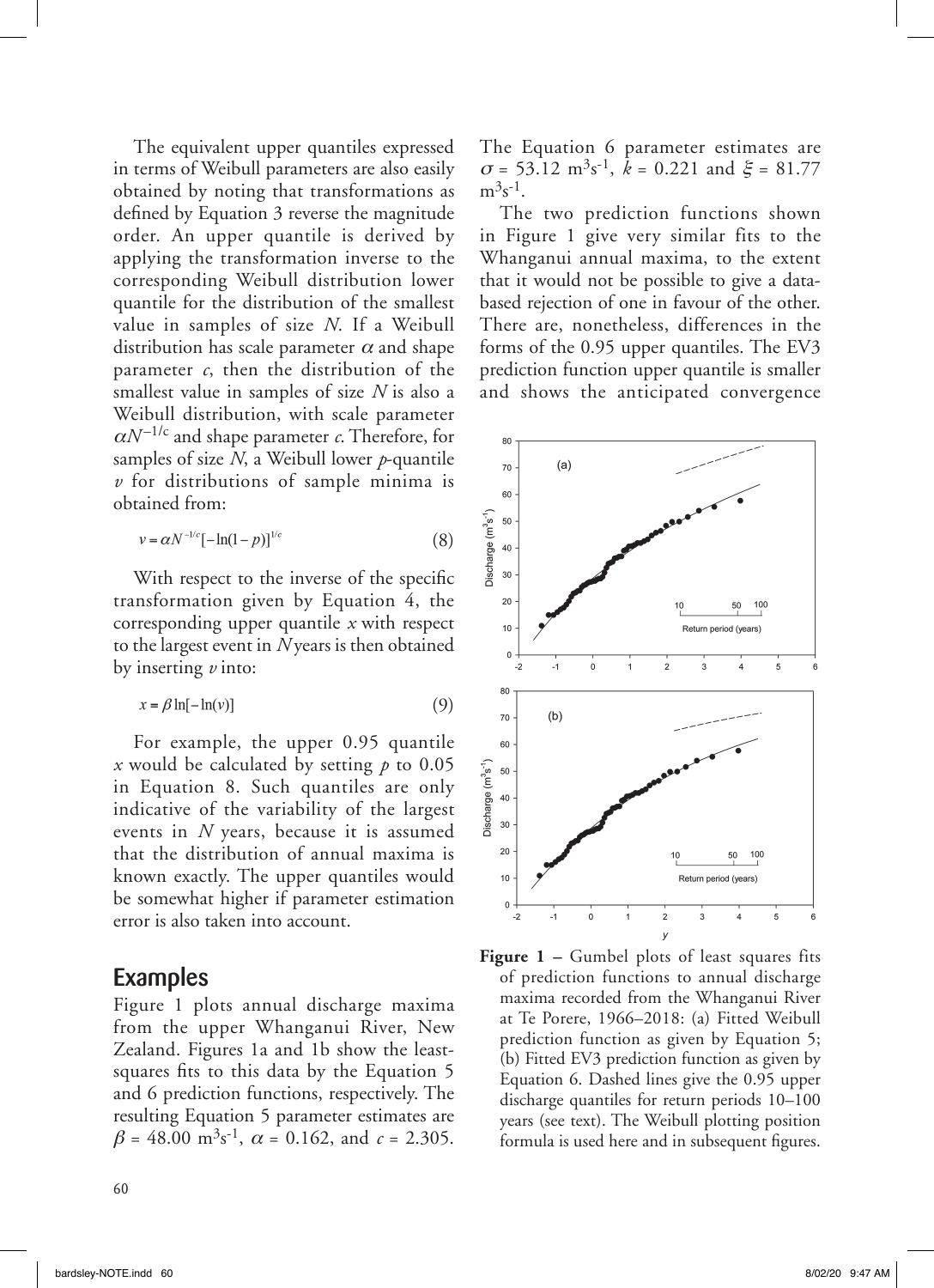

**Figure 2** – Weibull plot of the V values obtained from transforming the Whanganui annual maxima of Figure 1, using Equation 4 with  $\beta = 48 \text{ m}^3 \text{s}^{-1}$ . The *z* axis is the Weibull variate  $\ln\{-\ln[1-F(v)]\}$ . The straight line is a plot of  $ln(v) = ln(\alpha) + c^{-1}z$ , using  $\alpha = 0.162$  and  $c = 2.305$ . All parameters are obtained from the least squares fit shown in Figure 1a. The largest annual maximum corresponds to the leftmost plotted value.

toward the  $81.77 \text{ m}^3\text{s}^{-1}$  upper bound as *y* increases.

Figure 2 plots the transformed *V* data, giving a graphical linearity check of the goodness of fit of the Weibull model. As expected from the fit in Figure 1a, the Weibull distribution gives a reasonable approximation. However, the transformed largest flood plots a little away from the predicted Weibull line.

The second example uses annual discharge maxima from the Yangtze River at Yichang (China), the same data set used by Sutcliffe (1987). Previous analyses have established good fits of the EV3 distribution to this data set, most recently Wang *et al*. (2017).

The least squares fit of Equation 5 to the Yangtze data gives the prediction curve shown in Figure 3a, with parameter estimates  $\beta = 24.13 \times 10^3 \text{ m}^3 \text{s}^{-1}, c = 0.36, \alpha = 0.0005.$ The transformation in this instance gives a Weibull shape parameter indicating the Weibull distribution of *V* has a mode at zero. In contrast, the transformed Whanganui



**Figure 3** – Gumbel plot of least squares fits of prediction functions to Yangtze River at Yichang annual discharge maxima 1877–1981: (a) Fitted Weibull prediction function as given by Equation 5; (b) Fitted EV3 prediction function as given by Equation 6. Dashed lines give the 0.95 upper discharge quantiles for return periods 10–1000 years (see text).

maxima distribution mode was greater than zero  $(c>1)$ . Analogous to Figure 2, the plot of the transformed data in Figure 4 indicates a good approximation by the Weibull distribution.

Figure 3b shows the least squares EV3 fit of the Equation 6 prediction function, giving the EV3 parameter estimates as  $\sigma = 28.06 \times 10^3 \text{ m}^3 \text{s}^{-1}$ ,  $k = 0.221$ , and  $\mathcal{E} = 76.73 \times 10^3 \text{ m}^3 \text{s}^{-1}$ . Wang *et al.* (2017) used a formal GEV estimation method for the Yichang site data, which included some more recent annual maxima not available to the wider scientific community. As it happened,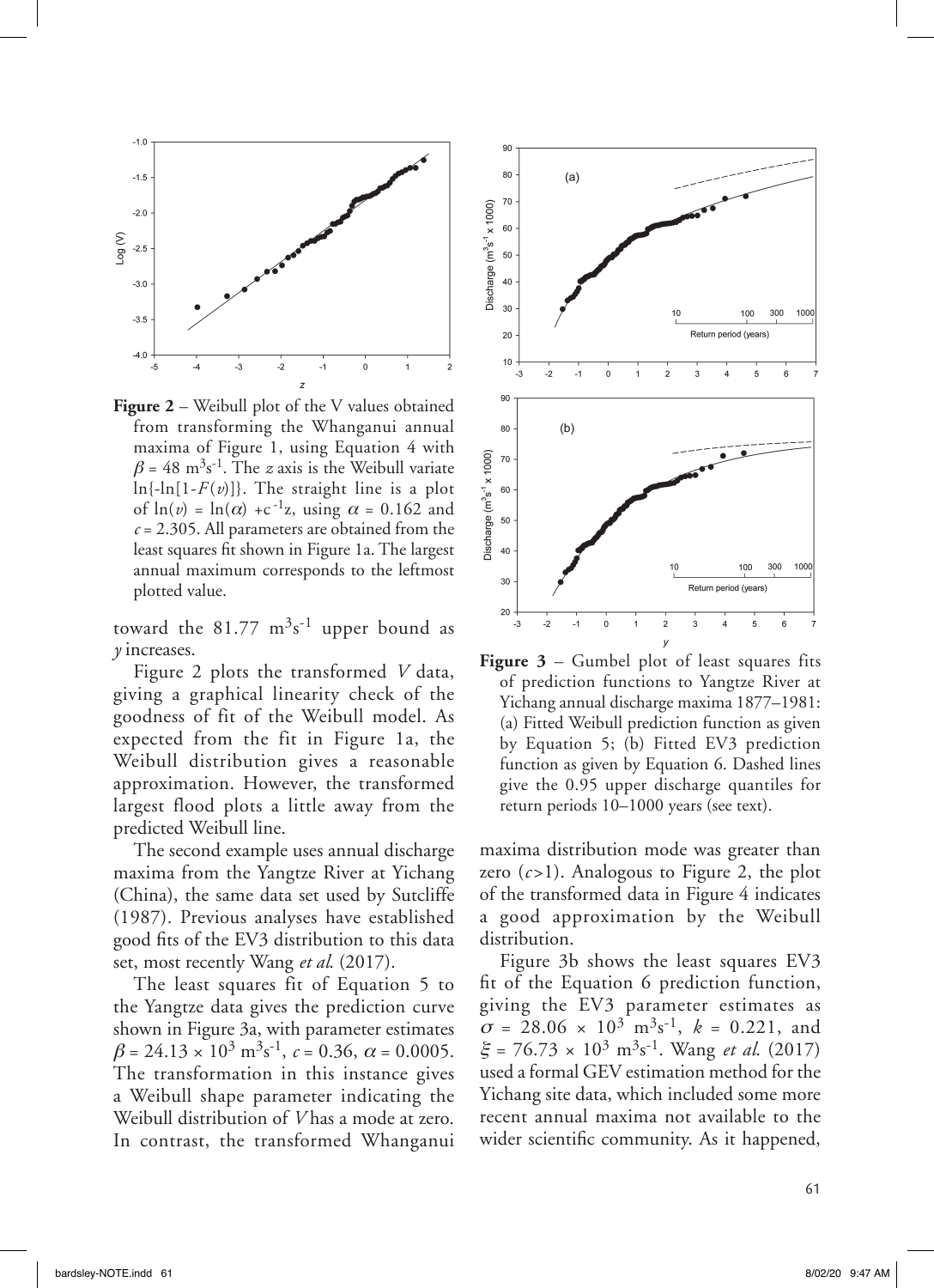

**Figure 4** – Weibull plot of the *V* values obtained from transforming the Yangtze annual maxima of Figure 3 using Equation 4 with  $\beta = 24.13$  $\times$  10<sup>3</sup> m<sup>3</sup>s<sup>-1</sup>. The *z* axis is the Weibull variate  $\ln{\{-\ln[1-F(v)]\}}$ . The straight line is a plot of  $ln(v) = ln(\alpha) + c^{-1}z$ , using  $\alpha = 0.0005$  and *c* = 0.36. All parameters are obtained from the least squares fit shown in Figure 3a. The largest annual maximum corresponds to the leftmost plotted value.

the upper bound obtained from their data fit is  $76 \times 10^3 \text{ m}^3 \text{s}^{-1}$ , essentially identical to the  $\xi$  estimate from the least squares fit of Equation 6.

As with the Whanganui data, there is little difference between the two prediction functions within the data range (Fig. 3a and 3b). However, there is an evident difference when extrapolating to the 1000-year return period. This is because the Weibull function is unbounded above, giving a return period of 286 years to the supposed EV3 discharge upper bound of  $76 \times 10^3$  m<sup>3</sup>s<sup>-1</sup>. There is an even greater difference between the respective 0.95 quantiles because the EV3 quantile, in this case, is constrained by the proximity of the discharge upper bound.

#### **Discussion**

For the general class of transformation defined by Equation 3, the question arises as to the interpretation of a set of *V* values which are approximated by a Weibull distribution. It is known from extreme value theory that for sufficiently large samples from lower-bounded variables, the sample minima will be distributed approximately as Weibull random variables. Matching the *V* values to a Weibull distribution might then be taken to mean that the transformation has enabled convergence to the true limit Weibull distribution of minima. On the other hand, fitting a Weibull-based prediction function to annual maxima corresponds to seeking to convert the transformed annual maxima to Weibull random variables. A matching of the *V* set to a Weibull distribution could therefore be seen as only a fitting exercise.

However, the same situation holds when fitting the GEV distribution to annual maxima. That is, the true asymptotic limit for maxima may have been achieved, or there may just be a fortuitous data fit by the flexible GEV distribution. For example, fitting the Yangtze annual maxima with the Weibullbased prediction function of Equation 5 involves optimising three parameters, as does fitting the EV3 prediction function given by Equation 6.

Figure 5 illustrates that matching a distribution to data, transformed or otherwise, need not imply achieving the theoretical requirements for the distribution concerned. The two example sets of sample maxima are well fitted respectively by extreme value distributions, to the extent that both would pass any goodness-of-fit test. As it happens, the EV2 and EV3 fitted distributions are both incorrect because the true limit distribution of maxima is a Gumbel distribution in both cases.

The illusionary EV2 and EV3 fits arise because maxima of samples from normal distributions, and from Weibull distributions with small shape parameter values, converge only slowly to the true Gumbel limit as sample size increases. Sub-asymptotic distributions of maxima arising from real world moderate sample sizes might then be fortuitously, and incorrectly, matched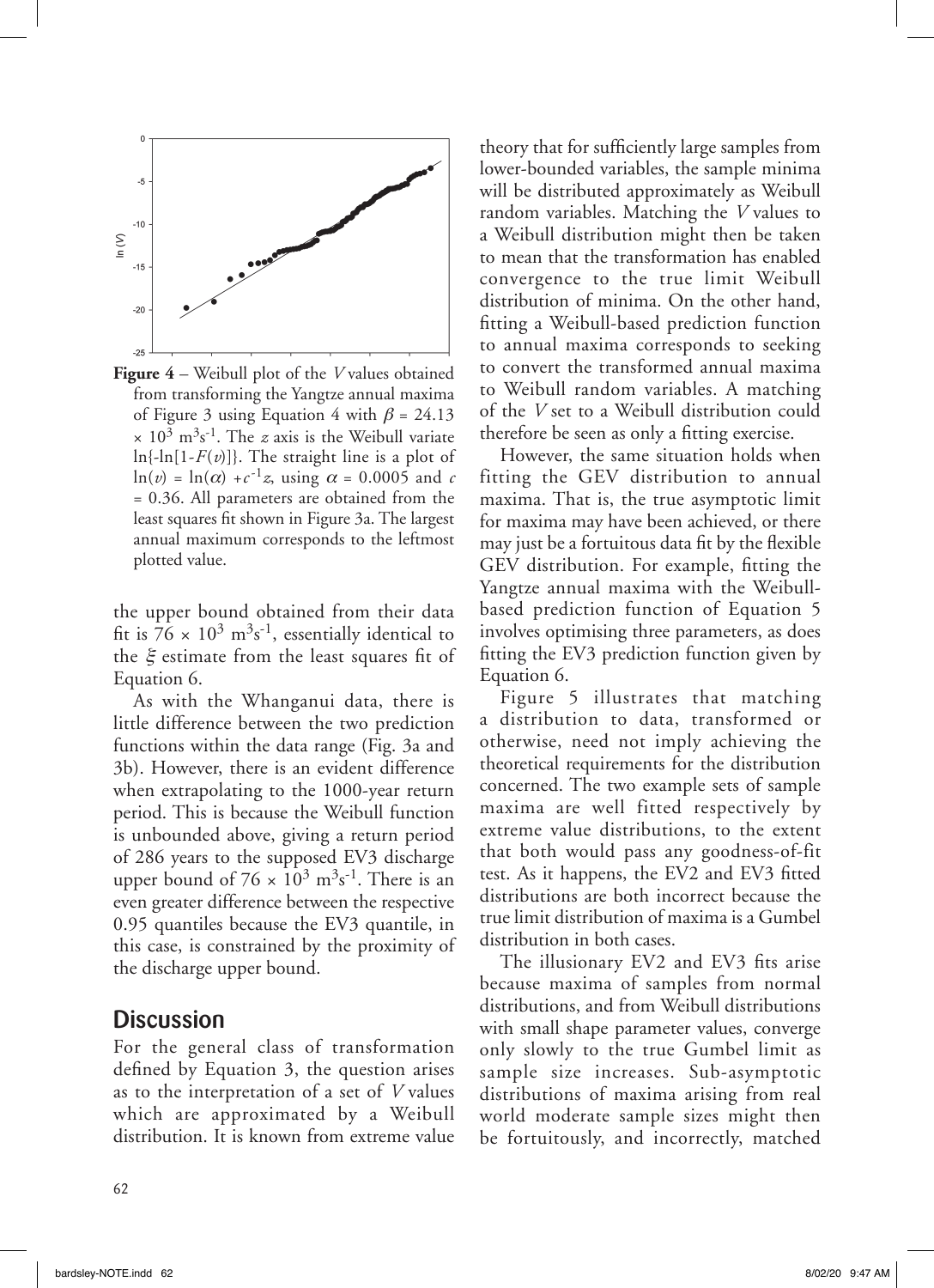by EV2 or EV3 distributions. In the same way, apparent EV2 forms for annual rainfall maxima might be sub-asymptotic forms on the way to a different limit distribution of extremes. Further discussion is given by Furrer and Katz (2008).



**Figure 5** – Gumbel plots of sample maxima from 100 simulated samples of size 50: (a) Maxima of samples simulated from the standard halfnormal distribution, with a fitted EV3 curve; (b) Maxima of samples simulated from a Weibull distribution ( $\alpha$  =1, c = 0.5), with a fitted EV2 curve.

For the situation of having to choose between the Weibull and EV3 prediction functions given by Equations 5 and 6, respectively, Equation 5 is to be preferred when equally good fits are achieved for both. From an engineering viewpoint, this is for the empirical reason that Equation 5 gives a greater factor of safety when estimating design magnitudes. In terms of hydrological science,

the use of Equation 5 avoids the awkward issue of requiring an exact physical upper bound with zero exceedance probability.

There are any number of transformation expressions consistent with Equation 3. The reciprocal transformation  $V = 1/X$ is of theoretical interest because if *X* is a 2-parameter EV2 random variable then 1/X is distributed as a 2-parameter Weibull random variable. In the context of the present paper, this could be interpreted that an EV2 distribution of sample maxima implies sample sizes large enough for the minima of the reciprocals of the sample members to follow a 2-parameter Weibull distribution.

The focus here has been on the double exponential transformation to illustrate the method and because it could find use as an EV3 substitute. Other transformations may find application in some data situations where the GEV does not provide a good fit. As noted earlier, there is no new extreme value theory involved in the present paper, but rather application of standard extreme value theory in a different way.

#### Conclusion

Applications of univariate extreme value theory in environmental sciences and engineering design have been typically with reference to data in the original measurement scale. Outside of the uninformative sign change transformation, transforming positive-valued sample members such that the resulting sample minima approximate the Weibull stable distribution of minima appears not to have been employed previously in practical situations. In reality, such transformations may or may not indicate convergence to the limit Weibull distribution of smallest extremes. However, the method could find application as an extreme value model to give a different interpretation to apparent EV3 data, or to provide alternative extreme value predictive functions for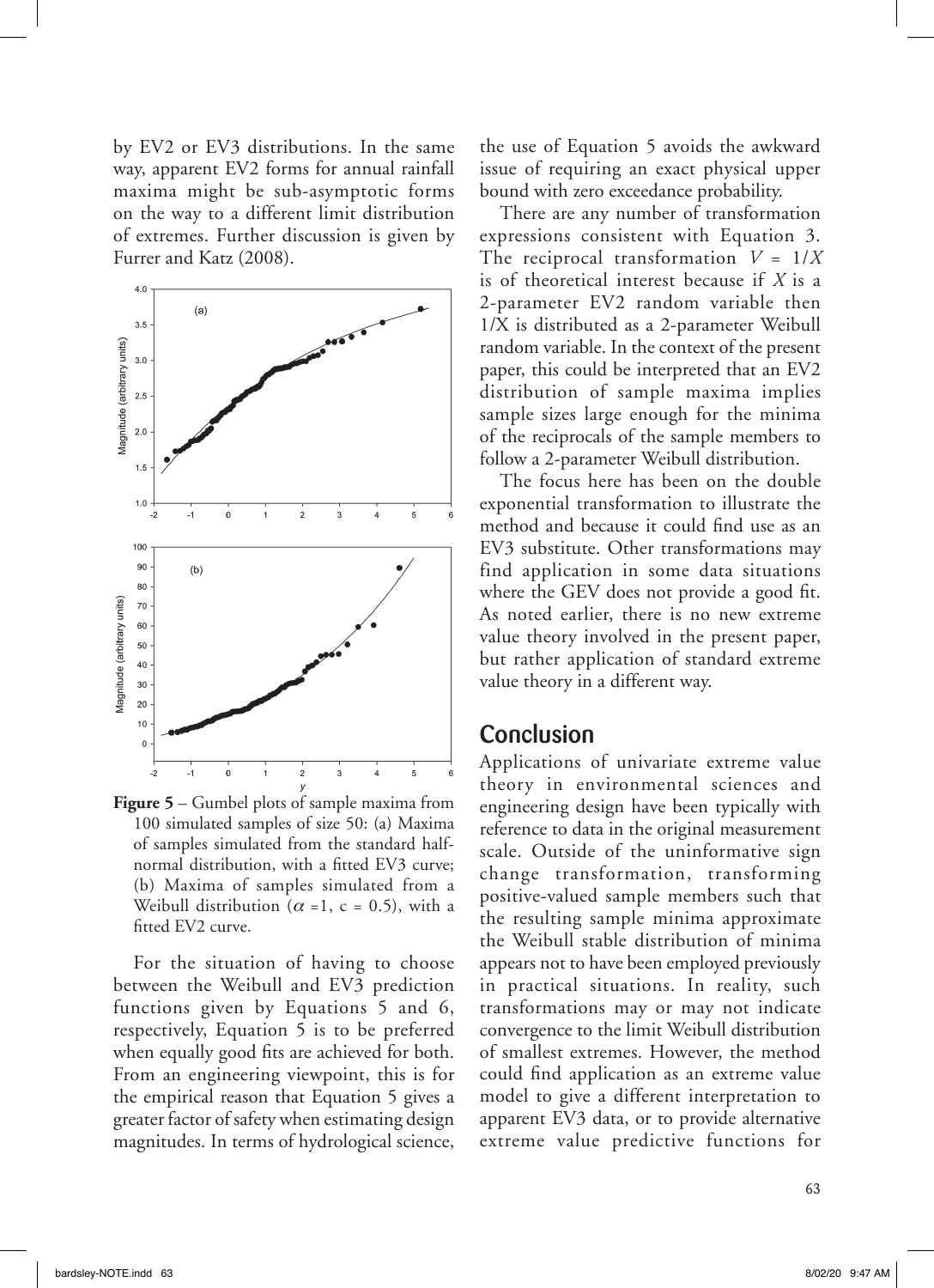situations where the GEV does not provide a good data fit.

#### Acknowledgements

The Whanganui data of Figure 1 was provided by New Zealand National Institute of Water and Atmospheric Research. The data can be obtained on request from Enquiries@niwa.co.nz. This paper has had a long evolution to its present form and useful reviewer comments on earlier versions is noted with gratitude. Interested readers may wish to see prior versions in HESSD discussions.

### References

- Bardsley, W.E. 1989: Graphical estimation of extreme value prediction functions. *Journal of Hydrology 110:* 315–321.
- Coles, S.G. 2001: An introduction to statistical modeling of extreme values. Springer, London.
- Fisher, R.A.; Tippett, L.H.C. 1928: Limiting forms of the frequency distribution of the largest or smallest member of a sample. *Mathematical Proceedings of the Cambridge Philosophical Society 24:* 180–190.
- Furrer, E.M.; Katz, R.W. 2008: Improving the simulation of extreme precipitation events by stochastic weather generators. *Water Resources Research 44*: W12439.
- Gnedenko, B.V. 1943: Sur la distribution limite du terme maximum d'une serie aleatoire. *Annals of Mathematics 44:* 423–53.
- Gottschalk, L.; Yu K-x.; Leblois E.; Xiong, L. 2013: Statistics of low flow: Theoretical derivation of the distribution of minimum streamflow series. *Journal of Hydrology 481:* 204–219.
- Jenkinson, A.F. 1955: The frequency distribution of the annual maximum (or minimum) values of meteorological elements. *Quarterly Journal of the Royal Meteorological Society 81:* 158–71.
- Kotz. S.; Nadarajah, S. 2000: Extreme value distributions: theory and applications. Imperial College Press, London.
- Sutcliffe, J.V. 1987: The use of historical records in flood frequency analysis. *Journal of Hydrology 96:* 159-171.
- von Mises, R. 1936: La distribution de la plus grande de n valeurs. [Reprinted in Selected Papers II: 271–294, *American Mathematical Society,* Providence, RI., 1954]
- Wang, J.; Lu, F.; Lin, K.; Xiao, W.; Song, X.; He, Y. 2017: Comparison and evaluation of uncertainties in extreme flood estimations of the upper Yangtze River by the Delta and profile likelihood function methods. *Stochastic Environmental Research and Risk Assessment 31:* 2281–2296.